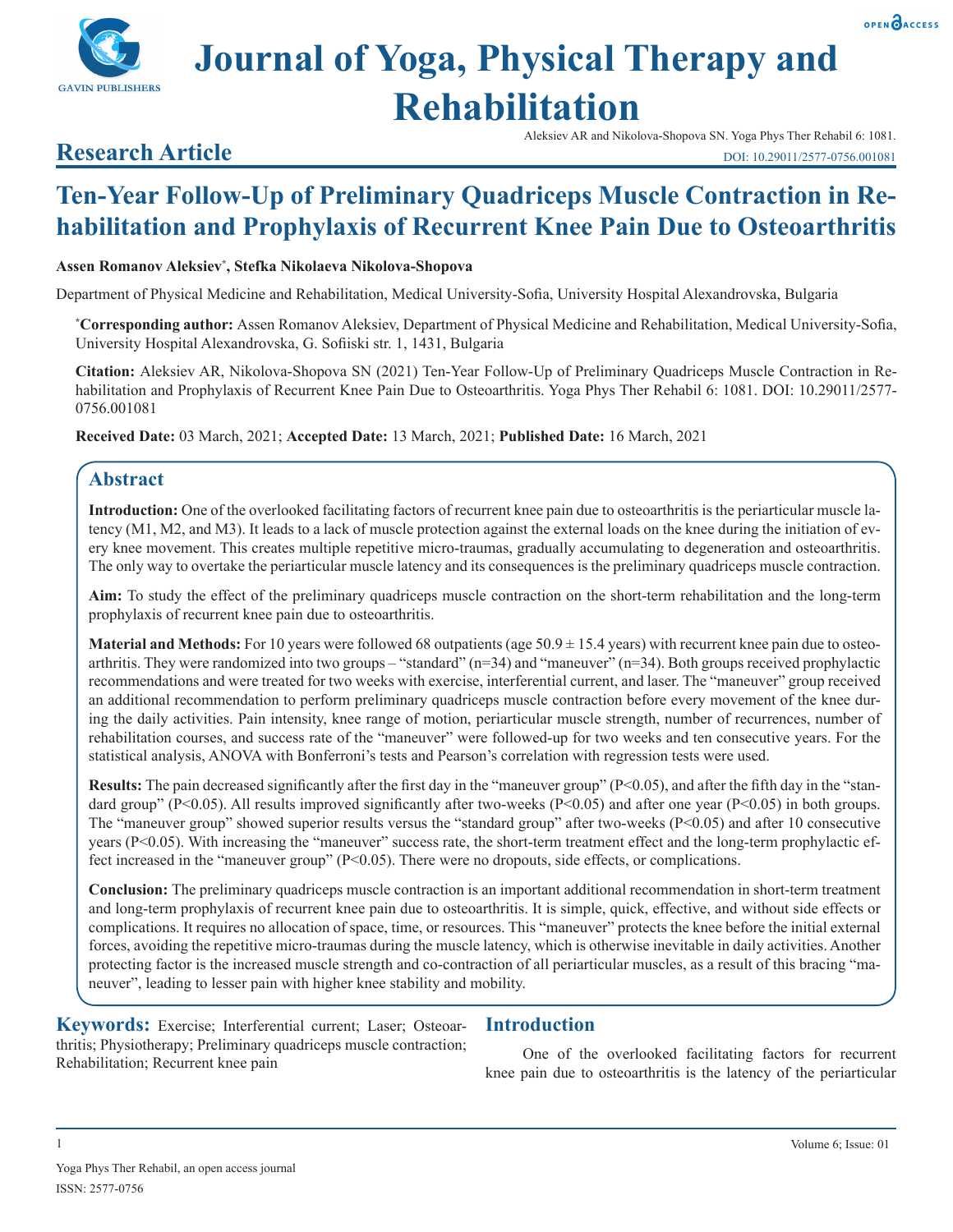muscles [1-4]. The short monosynaptic reflex (M1) has shorter muscle latency versus the short polysynaptic reflex (M2), but the corresponding muscle reactions are uncontrollable and ineffective [1,5-8]. The central motor reaction (M3 long reflex) has the longest latency [1-8]. The corresponding central muscle reaction is fully controllable and effective, but it takes too much time before the periarticular muscle counteraction [1-8]. The inert structures (joints, cartilages, ligaments, tendons, insertions, meniscuses, bursas, synovial structures, and Hoffa's fat pad) are vulnerable during the muscle latency even in very short durations and low impacts [1-6]. The initiations of the movements have the highest injury potential on the inert structures because the periarticular muscles cannot counteract against the initial external forces due to muscle latency [1-6]. This periarticular muscle delay is happening thousands of times daily, leading to multiple repetitive micro-traumas of the knee inert tissues [1-6]. Aging and pain lead to increased muscle latency and to accelerated degeneration [1-6,9].

The only way to overtake the periarticular muscle latency and its consequences is the preliminary quadriceps muscle contraction before every movement of the knee, i.e. before standing, sitting, bending, kneeling, straightening, lifting or lowering of objects, walking, running, climbing down, or upon stairs, slopes, or vehicles [1]. This bracing "maneuver" could help to improve the reduced daily activities (including disturbed locomotion) due to pain, knee instability, and muscle imbalance [1,10-20]. The knee stability could be augmented by bracing quadriceps "maneuvers", producing pre-activation and co-activation of all periarticular muscles [1,21,22]. The periarticular muscle co-contraction is associated with a corresponding increase in knee stability, reducing the risk of injury, degeneration, and pain [1,21,22]. The preliminary quadriceps muscle contraction not only reduces pain during the initiation of movement but also afterward – until the completion of the knee movement [1]. This can be explained by co-contraction of all periarticular muscles, which provides greater protection before and during knee movements [1,21,22].

Common conservative approaches for recurrent knee pain due to osteoarthritis are exercises, physical factors and prophylactic recommendations [1,6,10-20,23-29]. The rationale for relaxation exercise of the shortened (static) knee muscles, is correction of muscle imbalance between them and their elongated (dynamic) antagonists, leading to decreased pain and increased range of motion [1,30,31]. The rationale for strengthening exercise of the elongated (dynamic) muscles, is correction of muscle imbalance, compensation of passive instability and improving of active knee control [1,10,17,25-27,30]. Uncorrected muscle imbalance leads to osteoarthritis due to abnormal mechanical loading and joint instability [1,30,31]. The rationale for physical factors is their short-term symptomatic (analgesic) effect [1,10- 12,14,15,19,23,24,27,29,32]. Interferential current is the most promising analgesic electrical stimulation therapy in knee osteoarthritis [32]. Interferential current is more effective as a supplement to another intervention [33]. Interferential current and low level laser therapy have a short-term pain relief for knee osteoarthritis [23]. Interferential laser therapy is safe and effective in reducing knee pain [29]. The rationale for prophylactic recommendations is to reduce the accelerating factors of knee degeneration [1,6,10- 12,14-16,18,19,24,28]. The only way to reduce the accelerating factor "periarticular muscle latency" seems the preliminary quadriceps muscle contraction [1].

The purpose was to study the effect of preliminary quadriceps muscle contraction on the short-term treatment and the longterm prophylaxis of recurrent knee pain due to osteoarthritis.

#### **Materials and methods**

During the enrolment process, 100 outpatients with recurrent knee pain due to osteoarthritis were assessed for eligibility. From them, 32 were excluded – 21 did not meet the inclusion criteria, and 11 declined to participate. The inclusion criteria were age over 18 years, anamnesis of more than one episode of knee pain in the past 2 years, lasting more than two weeks, resulting from knee osteoarthritis. The exclusion criteria were knee surgery, knee injury (sprains, strains, menisci injury, ligament injury, fractures, and dislocations), structural abnormalities, neurological complications, infections, acute inflammatory disorders, malignancies, as well as severe deficiencies – cardiovascular, respiratory, hepatic, metabolic, or renal.

The enrolled 68 outpatients (age  $50.9 \pm 15.4$  years) were randomly allocated into two equal groups – "standard" (n=34) and "maneuver" (n=34). Both groups received prophylactic recommendations and were treated for two weeks with exercise, interferential current, and laser. They were followed-up for two weeks and 10 consecutive years. The same two-week rehabilitation course was prescribed during the next recurrences. The "maneuver" group received additional recommendations to perform preliminary quadriceps muscle contraction before every movement of the knee during daily activities, i.e. before standing, sitting, bending, kneeling, straightening, lifting or lowering of objects, walking, running, climbing down, or upon stairs, slopes, or vehicles.

Both groups received prophylactic recommendations to avoid the extreme range of motions, intensive overloading (including carrying heavyweights), over-warming or over-cooling (overacclimatization), prolonged standing or sitting, tight compression with bandages, and overweight.

Both groups received a ten-minute interferential current once daily for 10 working days (excluding the weekends). Fixed frequency of 100 Hz was used – "Gate-theory" electro-analgesic protocol [34]. The same procedure was used for the next recurrences.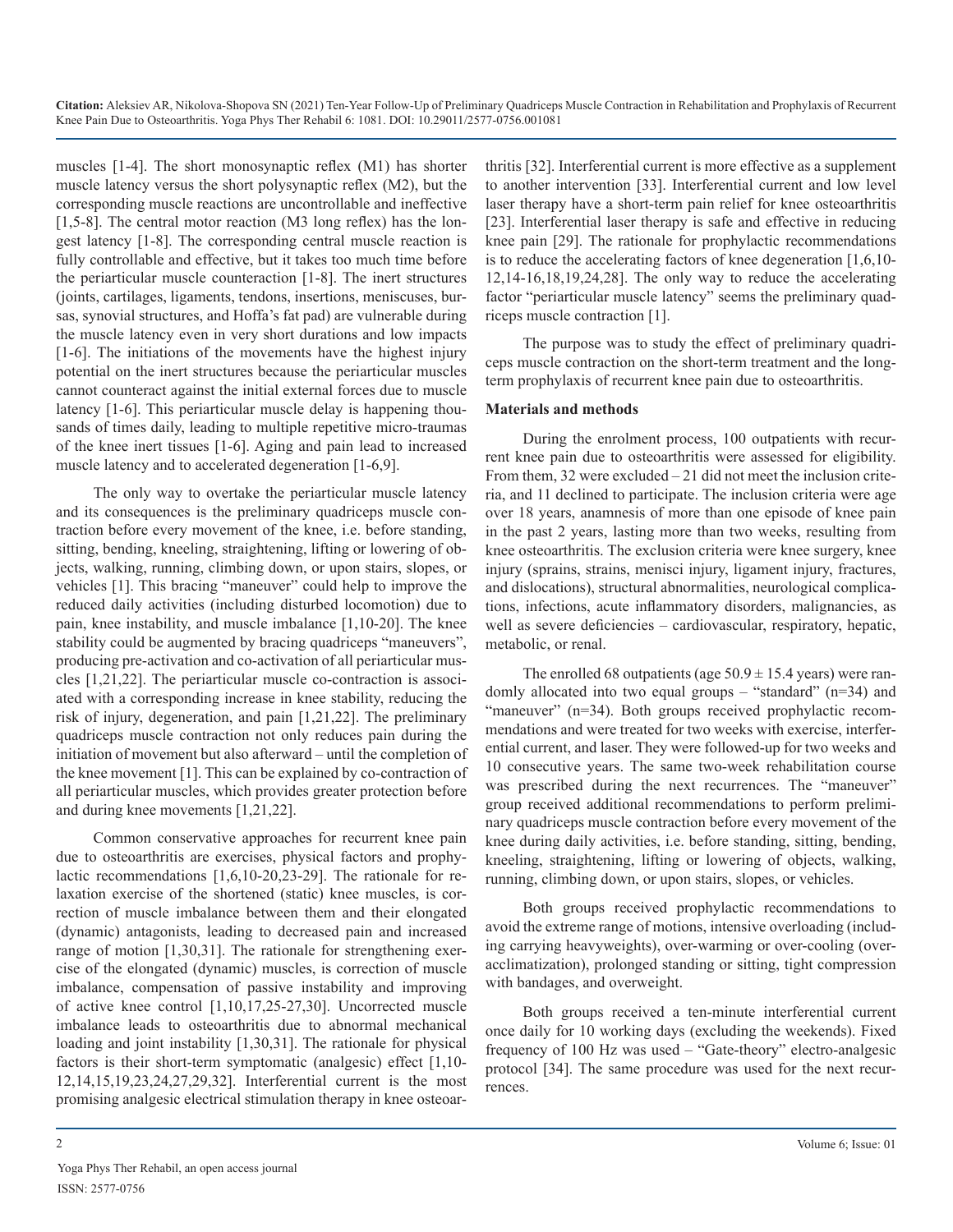Both groups received a ten-minute low-intensity He-Ne laser, with wavelength 632.8 nm and frequency 900 Hz, once daily for 10 working days (excluding the weekends). The total energy for one procedure was 2.592 J. The same procedure was used for the next recurrences.

Both groups received supervised flexibility and strengthening exercises for 10 minutes once daily for 10 working days (excluding the weekends) [1,30,31,35]. The flexibility exercise included 5 minutes daily post-isometric muscle relaxation of the predominantly static muscles, which were prone to shortening, increased muscle tone, muscle spasm or rigidity – m.biceps femoris, m.semimembranosus, and m.semitendinosus [1,30,31,35]. The strengthening exercise included 5 minutes daily progressive resistance exercise of the predominantly dynamic muscles, which were prone to elongation, flabbiness, reduced tone, hypotrophy, or atrophy – m.vastus lateralis, m.vastus medialis, and m.vastus intermedius [1,30,31,35]. All patients were instructed to perform at home the same flexibility and strengthening exercise two times daily during the two-week rehabilitation course and three times daily after that.

The "maneuver group" was trained additionally to perform quadriceps muscle preliminary contraction (before any knee movement), incorporated in the daily activities, i.e. before standing, sitting, bending, kneeling, straightening, lifting or lowering of objects, walking, running, climbing down or upon stairs, slopes, or vehicles. The training process of this "maneuver" was easy, short, and effective for every outpatient. During the first "maneuver" attempt, the fingers of the hand were placed over the quadriceps muscle, for tactile sensation (exteroceptive feedback) of the increased muscle tone, as a result of the increased voluntary muscle contraction. Every outpatient succeeded to perform the "maneuver" during the first attempt with exteroceptive feedback, and after that – without it.

The intensity of pain was measured 30 times by visual-analogue scale [36] twice daily (before and after the daily procedures) during the two-week course (20 times), and at the end of 10 consecutive years (10 times).

The knee mobility was recorded 12 times by standard goniometry [37] at the beginning and at the end of the two-week course (2 times), as well as at the end of 10 consecutive years (10 times). To calculate the average range of motion, the angular degrees were transformed into percentages from the normal range of motion. The average goniometric percentage of the knee was equal to the

sum of the percentages in both directions [flexion  $(\%)$  + extension  $(\%)$ ], divided by 2.

The strength of the knee muscles was recorded 12 times by manual muscle testing (MMT) [37] at the beginning and at the end of the two-week course (2 times), as well as at the end of 10 consecutive years (10 times). To calculate the average muscle strength, the grades of MMT were transformed into percentages from the normal muscle strength. The average MMT percentage was equal to the sum of the percentages of the knee muscles [flexors  $(\frac{6}{6})$  + extensors  $(\frac{6}{6})$ , divided by 2.

The success rate of performing the preliminary contraction of the quadriceps muscle in the "maneuver group" was recorded 11 times – at the end of the two-week course (1 time), and at the end of 10 consecutive years (10 times). The success rate referred to how often the patient was performing the preliminary quadriceps muscle contraction before every movement of the knee. For example, if the patient forgets to contract the quadriceps muscle before every second knee movement, the success rate is 50%, every third movement –  $66\%$ , every fourth –  $75\%$ , every fifth –  $80\%$ , etc.

The number of recurrences and the number of the two-week rehabilitation courses were recorded for 10 consecutive years (10 times). For the statistical analysis was used 2-way ANOVA with Bonferroni's multiple post-hoc tests and Pearson's correlation analysis with post-hoc regression test.

#### **Results**

Regarding the pain intensity (VAS), the 2-way ANOVA showed significant interactions between the 2 groups  $(P<0.05)$  and between the 30 measurements (P<0.05). Bonferroni's post-hoc test found that the pain in the "maneuver" group was lower versus the "standard" group for the 29 follow-ups  $(P<0.05)$ , except the one at the beginning of the study  $(P>0.05)$  (Figure 1). In the "maneuver" group, the pain decreased significantly after the first day  $(P<0.05)$ , while in the "standard" group – after the fifth day ( $P<0.05$ ) (Figure 1). During the weekend the pain increased significantly in the "standard" group  $(P<0.05)$ , while in the "maneuver" group – insignificantly  $(P>0.05)$  (Figure 1). In both groups, the pain decreased after the two-week therapeutic course versus before it  $(P<0.05)$ , as well as after one year versus after the two-week therapeutic course (P<0.05) (Figure 1). The "maneuver group" showed lower pain versus the "standard group" after two-weeks (P<0.05) and after the consecutive 10 years (P<0.05) (Figure 1). Within every group, the pain was comparable between the consecutive 10 years (P>0.05) (Figure 1).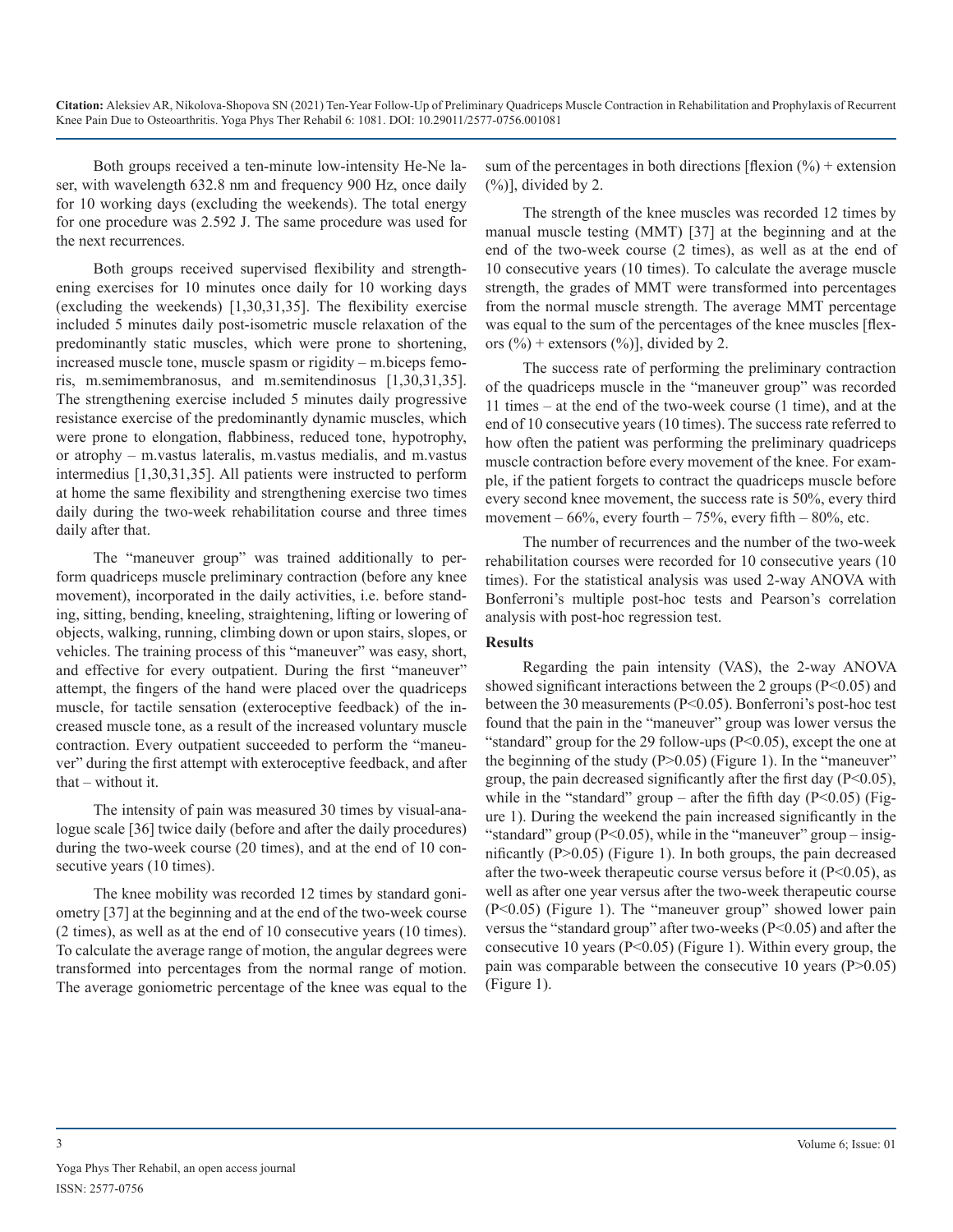

Figure 1: The pain intensity (VAS in cm.) in both groups ("standard" and "maneuver") recorded twice daily (before and after the daily procedures) during the two-week course, and at the end of 10 consecutive years.

Regarding the average goniometric percentage, the 2-way ANOVA showed significant interactions between the 2 groups ( $P < 0.05$ ) and between the 12 measurements (P<0.05). Bonferroni's post-hoc test found that the average goniometric percentage in the "maneuver" group was higher versus the "standard" group for the 11 follow-ups (P<0.05), except the one at the beginning of the study (P>0.05) (Figure 2). In both groups, the average goniometric percentage increased after the two-week therapeutic course versus before it (P<0.05), as well as after one year versus after the two-week therapeutic course (P<0.05) (Figure 2). The "maneuver group" showed a higher average goniometric percentage versus the "standard group" after two-weeks (P<0.05) and after the consecutive 10 years (P<0.05) (Figure 2). Within every group, the average goniometric percentage was comparable between the consecutive 10 years (P>0.05) (Figure 2).



**Figure 2:** The average goniometric percentage in both groups ("standard" and "maneuver") recorded before and after the two-week course, and at the end of 10 consecutive years.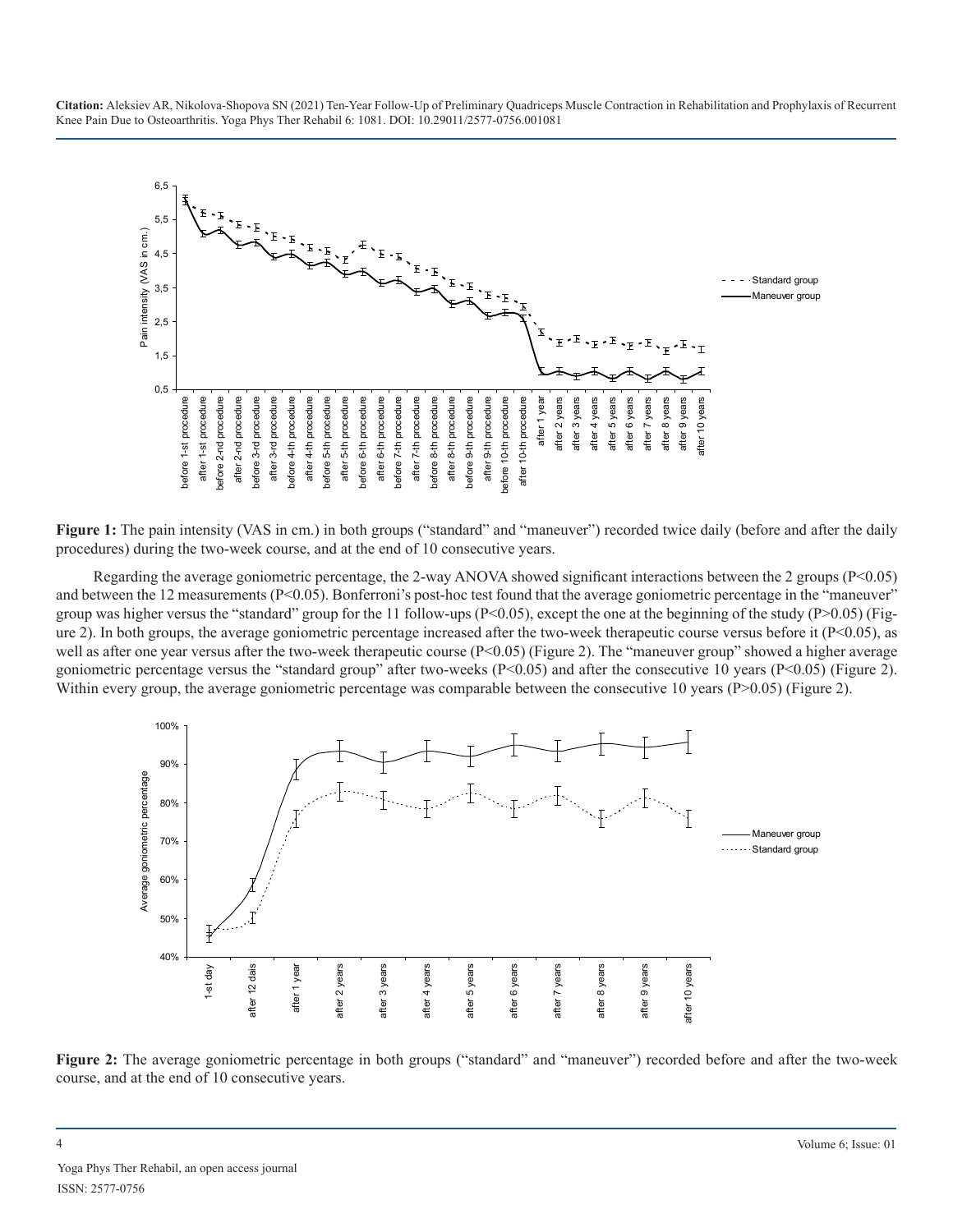Regarding the average MMT percentage, the 2-way ANOVA showed significant interactions between the 2 groups ( $P<0.05$ ) and between the 12 measurements (P<0.05). Bonferroni's post-hoc test found that the average MMT percentage in the "maneuver" group was higher versus the "standard" group for the 11 follow-ups (P<0.05), except the one at the beginning of the study (P>0.05) (Figure 3). In both groups, the average MMT percentage increased after the two-week therapeutic course versus before it (P<0.05), as well as after one year versus after the two-week therapeutic course (P<0.05) (Figure 3). The "maneuver group" showed a higher average MMT percentage versus the "standard group" after two-weeks (P<0.05) and after the consecutive 10 years (P<0.05) (Figure 3). Within every group, the average MMT percentage was comparable between the consecutive 10 years (P>0.05) (Figure 3).



**Figure 3:** The average MMT percentage in both groups ("standard" and "maneuver") recorded before and after the two-week course, and at the end of 10 consecutive years.

Pearson's product-moment correlation analysis established significant correlations between the following pairs of variables: average goniometric percentage versus the pain intensity ( $P<0.05$ ), average goniometric percentage versus average MMT percentage ( $P<0.05$ ), the pain intensity versus average MMT percentage  $(P<0.05)$ , the pain intensity versus "maneuver" success rate  $(P<0.05)$ , average MMT percentage versus "maneuver" success rate (P<0.05), and average goniometric percentage versus "maneuver" success rate (P<0.05).

The regression post-hoc analysis found that as the degree of success of the "maneuver" increased, the intensity of pain significantly decreased (P<0.05) by the following formula:

Pain intensity VAS  $(cm.) = 6.12 - (4.86 * manner success rate)$ 

According to this real formula, if the "maneuver" success rate increases from 0% to 100%, the pain intensity decreases from 6.12 to 1.26 (VAS cm.).

The regression post-hoc analysis found that as the degree of success of the "maneuver" increased, the average goniometric percentage significantly decreased (P<0.05) by the following formula:

Average goniometric percentage =  $44\% + (46\%$  \* maneuver success rate)

According to this real formula, if the "maneuver" success rate increases from 0% to 100%, the average goniometric percentage increases from 44% to 90%.

The regression post-hoc analysis found that as the degree of success of the "maneuver" increased, the average MMT percentage significantly decreased  $(P<0.05)$  by the following formula:

Average MMT percentage =  $41\% + (44\% *$  maneuver success rate) (P<0.05).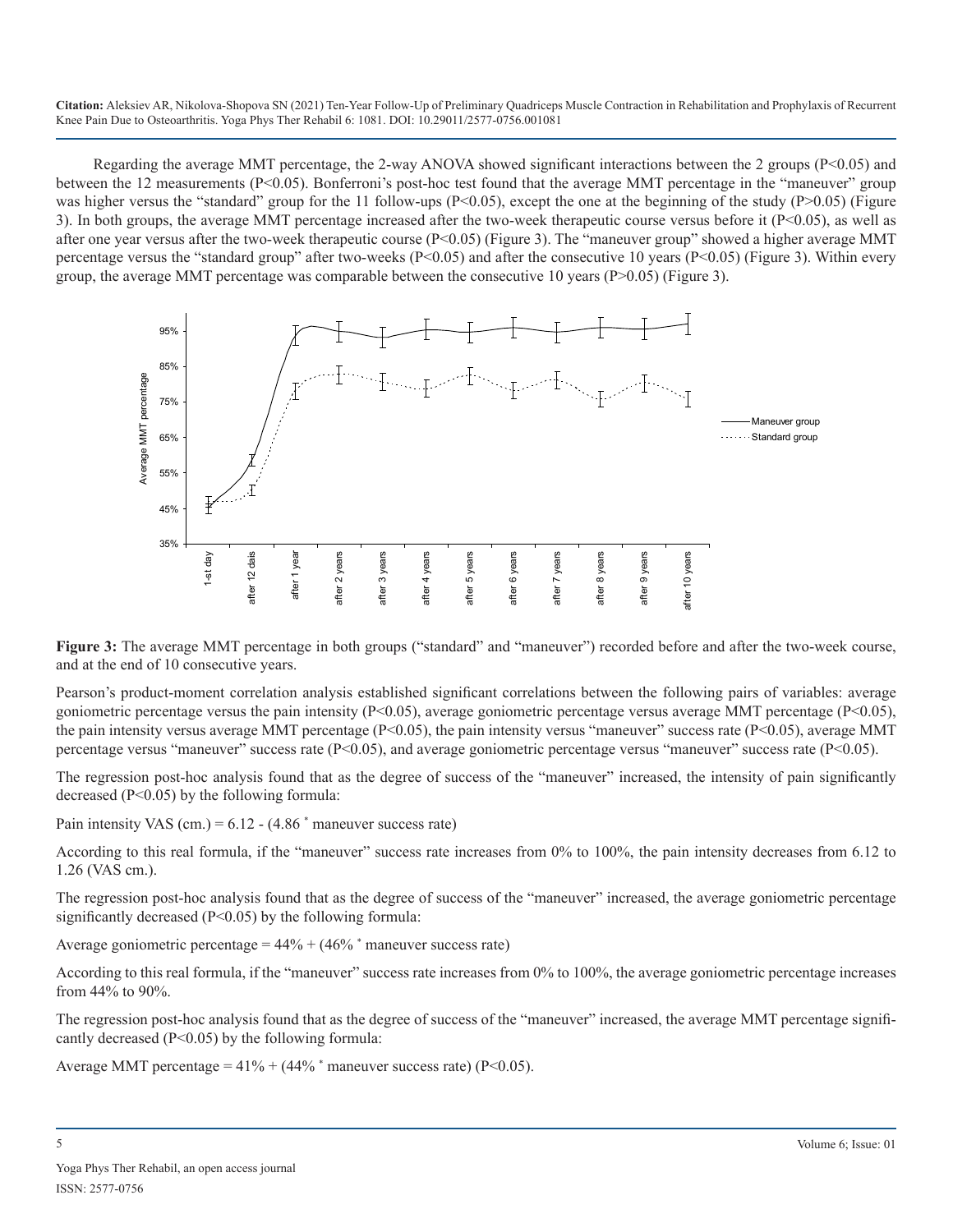According to this real formula, if the "maneuver" success rate increases from 0% to 100%, the average MMT percentage increases from 41% to 94%.

The three-dimensional multiple linear regression between the "maneuver" success rate, the average goniometric percentage, and the average MMT percentage (P<0.05) is presented in Figure 4:



**Figure 4:** The three-dimensional multiple linear regression between the "maneuver" success rate, the average goniometric percentage, and the average MMT percentage.

### **Discussion**

The lower pain (after the two-week rehabilitation course versus before it in both groups) could be explained by short-term analgesic effect of the natural healing process, physiotherapy, exercise, and prophylactic recommendations. The lower pain in the "maneuver" group versus the "standard" group after two weeks could be explained by a supplementary short-term analgesic effect of the "maneuver" over those of the natural healing process, physiotherapy, exercise, and prophylactic recommendations. A probable reason for this supplementary effect is the "maneuver" protection by overtaking the latency between the initial external forces on the knee and the internal counter forces of the periarticular muscles. Another possible explanation is the co-contraction of all periarticular muscles, leading to increased knee stability as a result of this bracing "maneuver". The analgesic effect of the "maneuver" was also proven by the significant correlation between the "maneuver" success rate and the intensity of pain. The analgesic effect of the "maneuver" could also be explained by a higher increase of knee mobility in the "maneuver" group versus the "standard" group. Since pain reflexively inhibited range of motion, increased range of motion indirectly reduced pain. This was evidenced by the significant correlation between the "maneuver" success rate and the knee range of motion. The analgesic effect of the "maneuver" could also be explained by increased muscle strength through frequent preliminary quadriceps muscle contractions, incorporated in the daily activities. They were triggering frequent co-contractions of all periarticular muscles, increasing their strength. Since pain reflexively inhibited muscle strength, increased muscle strength indirectly reduced pain. This was evidenced by the significant correlation between the "maneuver" success rate and the muscle strength.

In the "maneuver" group the pain decreased significantly after the first day, while in the "standard" group - after the fifth day. Therefore, preliminary quadriceps muscle contraction reduced pain at the moment of its application. All patients in the "maneuver" group reported an immediate pain reduction while using this bracing "maneuver" before standing, sitting, bending, kneeling, straightening, lifting or lowering of objects, walking, running, climbing down, or upon stairs, slopes, or vehicles. The same activities were reported to be more painful and restricted without this "maneuver".

The higher pain in the "standard" group after the weekend versus before it, in contrast to the unchanged pain in the "maneuver" group for the same two-day period, could be explained by the analgesic effect of the preliminary quadriceps muscle contraction. The difference in pain between the groups over the weekend proved the short-term analgesic effect of physiotherapy. The pain increased significantly in the "standard" group for two days without physiotherapy. Therefore, physiotherapy added a short-term analgesic effect over those of the natural healing process, exercise, and prophylactic recommendations.

No differentiation could be established between the interferential current and the laser regarding their short-term symptomatic (analgesic) effect. They had no primary pathogenetic effect (on the range of motion and muscle strength). These physiotherapeutic factors had no long-term prophylactic effect, because of a directly proportional correlation between the number of physiotherapy courses and the number of exacerbations. This correlation had to be inversely proportional if any physio-prophylactic effect was found.

The lower pain (after one year versus after two weeks in both groups) could be explained by the long-term analgesic effect of the natural healing process, exercise, and prophylactic recommendations. Physiotherapeutic factors had no long-term primary analgesic effects. The lower pain in the "maneuver" group versus the "standard" group for 10 consecutive years could be explained by a supplementary long-term analgesic effect of the "maneuver" over those of the natural healing process, exercise, and prophylactic recommendations. This was proven also by the significant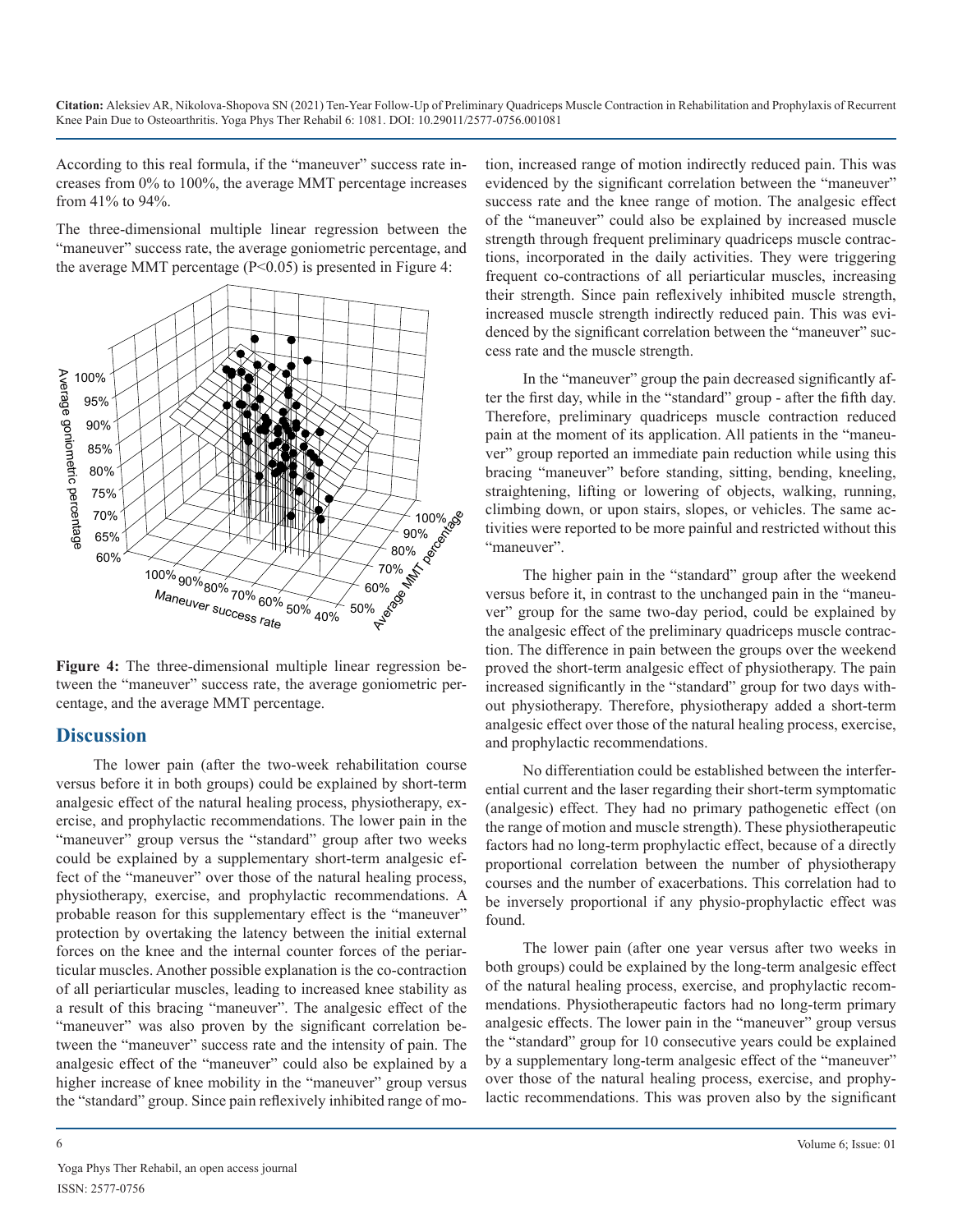correlation between the "maneuver" success rate and the intensity of pain.

The higher range of motion (after two weeks versus at the beginning in both groups) could be explained by the short-term mobility effect of the natural healing process and exercise. Physiotherapeutic factors and prophylactic recommendations had no short-term mobility effect. The higher range of motion of the "maneuver" group versus the "standard" group could be explained by a supplementary short-term mobility effect of the "maneuver" over those of the natural healing process and exercise. This was evidenced by the significant correlation between the "maneuver" success rate and the knee range of motion. The higher short-term mobility in the "maneuver" group versus the "standard" group could also be explained by the more successful reduction of pain in the "maneuver" group, allowing a greater and painless shortterm mobility.

The higher range of motion (after one year versus after two weeks in both groups) could be explained by the long-term mobility effect of the natural healing process and exercise. Physiotherapeutic factors and prophylactic recommendations had no long-term mobility effect. The higher mobility of the "maneuver" group versus the "standard" group for 10 consecutive years could be explained by a supplementary long-term mobility effect of the "maneuver" over those of the natural healing process and exercise. This was evidenced by the significant correlation between the "maneuver" success rate and the knee range of motion. The better long-term mobility in the "maneuver" group versus the "standard" group could also be explained by the more successful pain reduction in the "maneuver" group, allowing greater and painless longterm mobility.

The higher muscle strength (after two weeks versus at the beginning in both groups) could be explained by the short-term strengthening effect of the natural healing process and exercise. Physiotherapeutic factors and prophylactic recommendations had no short-term strengthening effect. The higher short-term strength of the "maneuver" group versus the "standard" group could be explained by a supplementary short-term strengthening effect of the "maneuver" over those of the natural healing process and exercise. This was evidenced by the significant correlation between the "maneuver" success rate and the muscle strength. The higher muscle strength in the "maneuver" group versus the "standard" group could also be explained by the more successful pain reduction in the "maneuver" group, allowing greater and painless muscle contractions, leading to higher short-term knee stability.

The higher muscle strength (after one year versus after two weeks in both groups) could be explained by the long-term strengthening effect of the natural healing process and exercise. Physiotherapeutic factors and prophylactic recommendations had no long-term strengthening effect. The higher muscle strength of the "maneuver" group versus the "standard" group for 10 consecutive years could be explained by a supplementary long-term strengthening effect of the "maneuver" over those of the natural healing process and exercise. This was evidenced by the significant correlation between the "maneuver" success rate and the muscle strength. The higher long-term muscle strength in the "maneuver" group versus the "standard" group could also be explained by the more successful long-term pain reduction in the "maneuver" group, allowing greater and painless muscle contractions, leading to higher long-term knee stability.

The preliminary quadriceps muscle contractions trigger cocontractions of the knee muscles before loads of external forces on the joint. This protects the knee by avoiding the repetitive microinjuries during the muscle latency, which is inevitable in usual daily activities. Another protecting factor is the increased muscle strength of all periarticular muscles, as a result of this bracing "maneuver", leading to lesser pain with higher knee stability and mobility. Thus, it reduces the risks of injuries and degeneration. This "maneuver" reduces pain by increasing knee stability, muscle strength, and range of motion. It is short, simple, effective, and without side effects or complications. It does not require dedicating resources, time, or space, and not only does not interrupt the daily activities, but makes them easier, faster, and painless.

# **Conclusion**

The preliminary quadriceps muscle contraction is an appropriate addition to the prophylactic advices for short-term treatment and long-term prophylaxis of recurrent pain due to knee osteoarthritis. It improves daily activities involving the knee (including locomotion) by increased knee stability, range of motion, and muscle strength, leading to reduced pain. This bracing "maneuver" could be useful in optimizing the treatment and prevention of recurrent knee pain due to osteoarthritis. It could save a lot of suffering, pain, and other negative emotions for many people at risk for a recurrent knee disability, and could reduce the number of lost working days due to knee osteoarthritis.

# **References**

- 1. [Aleksiev A, Rjaskova M \(1999\) \[Orthopaedic diseases\]. In: Kirova I,](http://193.68.184.7/view/show_isbd.pl?id=7470&SC=avtorid&RC=11&SRV=false&LANG=&CS=10083&SA=%CA%E8%F0%EE%E2%E0%2C %C8%E2%E0%ED%EA%E0 %CB%FE%E1%EE%EC%E8%F0%EE%E2%E0) [editor. \[Practical clinical physiotherapy\]. Sofia: Znanie Publishers; 51-](http://193.68.184.7/view/show_isbd.pl?id=7470&SC=avtorid&RC=11&SRV=false&LANG=&CS=10083&SA=%CA%E8%F0%EE%E2%E0%2C %C8%E2%E0%ED%EA%E0 %CB%FE%E1%EE%EC%E8%F0%EE%E2%E0) [81.](http://193.68.184.7/view/show_isbd.pl?id=7470&SC=avtorid&RC=11&SRV=false&LANG=&CS=10083&SA=%CA%E8%F0%EE%E2%E0%2C %C8%E2%E0%ED%EA%E0 %CB%FE%E1%EE%EC%E8%F0%EE%E2%E0)
- 2. [Mrachacz-Kersting N, Gervasio S, Marchand-Pauvert V \(2018\) Evi](https://pubmed.ncbi.nlm.nih.gov/30008667/)[dence for a supraspinal contribution to the human crossed reflex re](https://pubmed.ncbi.nlm.nih.gov/30008667/)[sponse during human walking. Frontiers in human neuroscience. 12:](https://pubmed.ncbi.nlm.nih.gov/30008667/)  [260.](https://pubmed.ncbi.nlm.nih.gov/30008667/)
- 3. [Mrachacz-Kersting N, Lavoie BA, Andersen JB, Sinkjaer T \(2004\)](https://pubmed.ncbi.nlm.nih.gov/15221163/)  [Characterisation of the quadriceps stretch reflex during the transition](https://pubmed.ncbi.nlm.nih.gov/15221163/)  [from swing to stance phase of human walking. Exp Brain Res. 159:](https://pubmed.ncbi.nlm.nih.gov/15221163/)  [108-122.](https://pubmed.ncbi.nlm.nih.gov/15221163/)